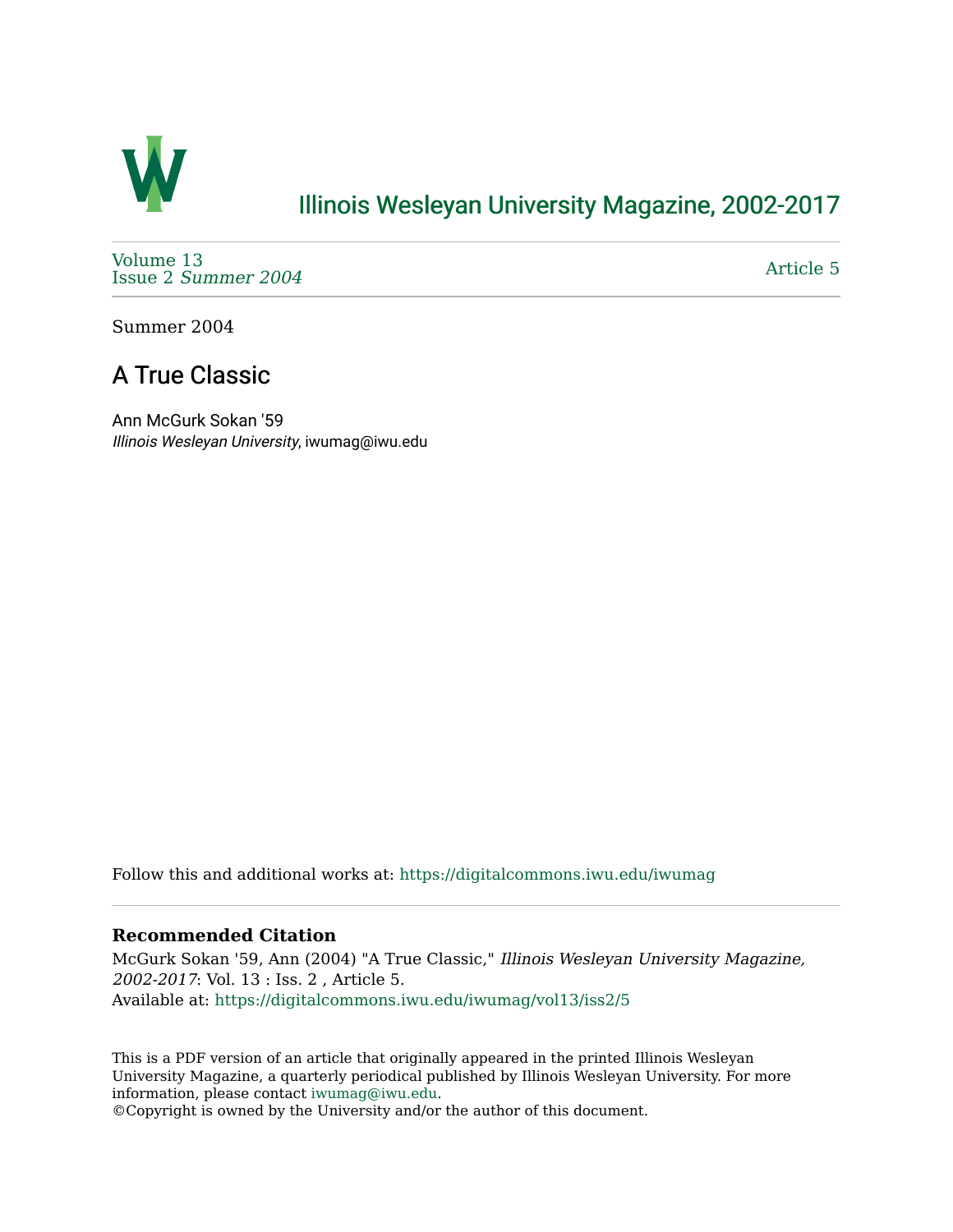## A True Classic

#### **Alumni join to celebrate the 100th birthday of Professor Elizabeth Oggel.**

### **By Ann McGurk Sokan '59**

*"Whan that April with his showres soote/ The droughte of March hath perced to the roote ...."*

These immortal lines from late 14thcentury England wafted through the room on an April-like day in March 2004, as former students of Elizabeth Oggel recited from The General Prologue to Geoffrey Chaucer's *The Canterbury Tales.* We had assembled in a spacious lounge at Westminster Village, a Bloomington retirement community where Miss Oggel resides,



Ann Sokan '59 (above left) conaratulates "Miss Oggel," as she is affectionately known by her former students. (Photo by Marc Featherly)

to honor her on the occasion of her 100th birthday. Many of the alumni present at the event had, as students in her class in British Literature, memorized the 18 introductory lines of the Prologue. Some were still able to recite the text from memory, even decades later; others needed a little aid from copies supplied by Larry Uffelman '60.

The former students were joined by Miss Oggel's cousins, colleagues, and friends at the party on March 20. About 75 guests greeted Miss Oggel (she prefers the title "Miss"), who taught English at IWU from 1945 to 1969, and caught up on the lives of friends and acquaintances from college days.

I'd kept in touch with Miss Oggel over the years, and when I realized she was approaching 100 and was in comparatively good health, I began to make plans for a party, consulting with Miss Oggel herself and a few friends along the way. The resident services staff at Westminster Village provided their main reception room as well as coffee and punch. I hired a caterer, who made cake and finger food. Pat Weller Groh '61 collected letters from former students who couldn't attend the party and brought a guest book. Janice Lilyholm '60 wrote many invitations and provided name tags. Char Peine Fesler '69 chose flowers for the tables and a corsage for Miss Oggel. Pat Lashbrook Jordan '59 and Marilyn Braught gave me wise advice and acted as sounding-boards.

Most of the party time was spent in talk, but we did present a short program, including the previously mentioned choral reading. We sang "Happy Birthday," and Eugene Usher, husband of Peggy Storey Usher '64, sang a song to honor Miss Oggel. Though she felt frustrated by how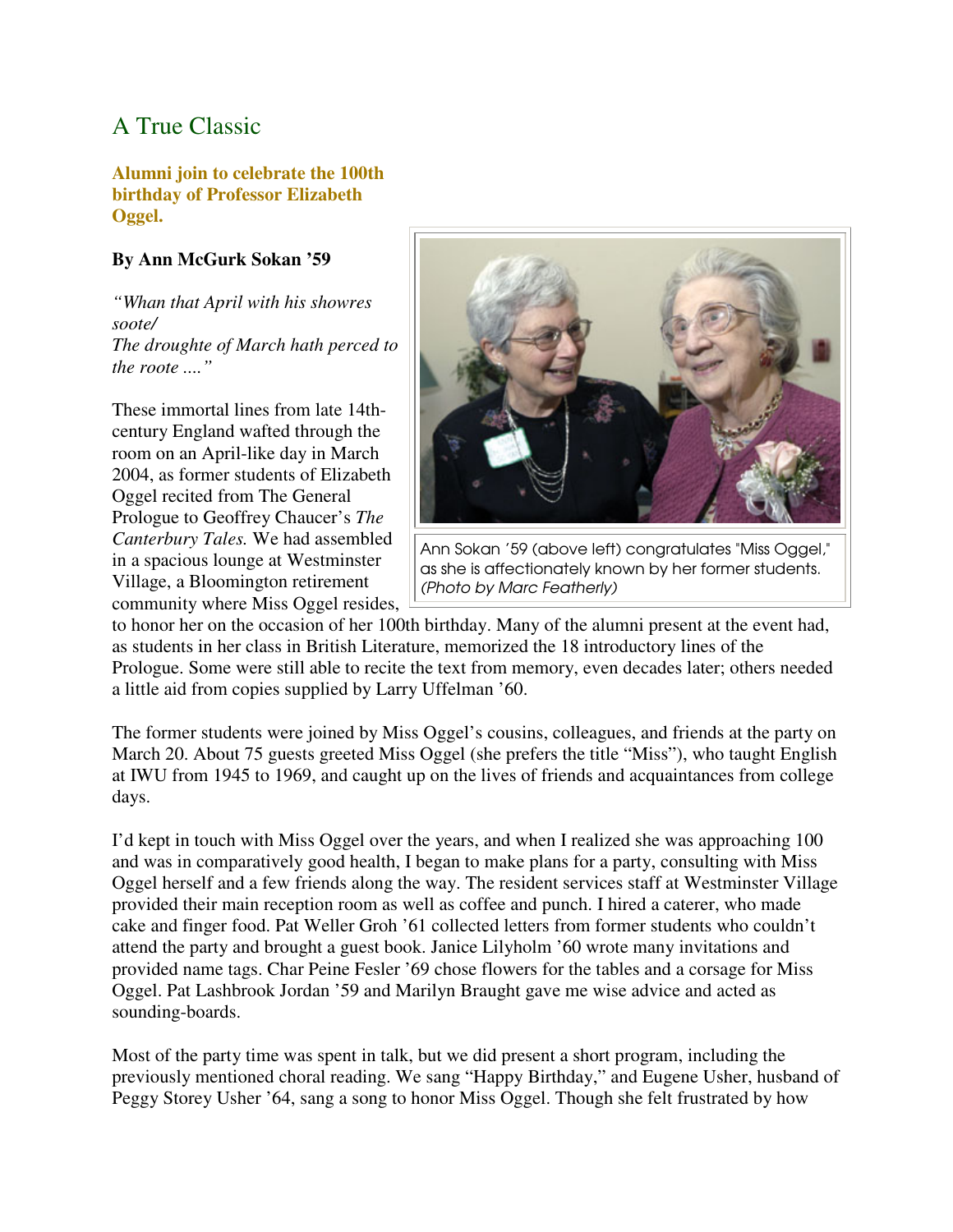brief each contact had to be, Miss Oggel clearly enjoyed herself and felt flattered, even overwhelmed, by the tribute. Indeed, as party plans proceeded and cards from friends and former students kept coming, she often expressed wonder at the outpouring of affection and praise.

Why did so many former students honor Miss Oggel by writing laudatory notes and/or traveling from California, Florida, Pennsylvania, Ohio, Michigan, Indiana, and many parts of Illinois to wish her well in person? I've asked several people. For myself, doing the party was a labor of affection and appreciation. I learned a great deal from Miss Oggel: how to read poetry, how (not what) to think about poetry, how careful reading of literature enhances one's understanding of life, and the fine points of grammar. At the party, John Remo '57 recalled how he and a fellow biology major "came over from the Science Department" to take three literature courses from Miss Oggel. That was unusual in those days.



Above, the group recited lines from Chaucer that Miss Oggel had them memorize as students. From left are Carol Krueger Culver '58, Donna Benson Uffelman '60, Ann McGurk Sokan '59, and Pat Lashbrook Jordan '59. (Photo by Marc Featherly)

Larry Uffelman, an emeritus professor of English at Mansfield University in Mansfield, Pa., was one who followed Miss Oggel in the teaching of college English. Larry writes: "I came to the study of literature an enthusiastic and omnivorous but undisciplined reader. Elizabeth was the first teacher I had who taught me how to read literary texts closely and precisely without losing a sense of their beauty..., lessons (which) proved to be invaluable. Many professors of literature taught me a great deal, and I am deeply indebted to all of them. None, however, taught me better how to open up a poem, how to get 'inside' it, how to begin to understand its verbal texture. In particular, I owe to Elizabeth the first, and in some respects, the best course I had on the poetry and prose of John Milton."

As she caught up on the lives of friends, in some

cases not seen for over 40 years, Pat Groh relayed the remembrances of several former students:

"She used the perfect word for any occasion. Sometimes you had to look it up after class."

"She seemed severe at first but the more you knew her, the more her humor and her kindness came out."

"She loved Robert Browning. I would have thought he was too romantic for her no-nonsense self."

"When we were studying Spenser's *The Faerie Queene*, she ended one class by saying, 'We'll leave Una sitting on her ass until tomorrow.'" Then she smiled her "sly little smile" while the class broke up. Miss Oggel could scare students a little and was considered "tough" but never unfair or mean.